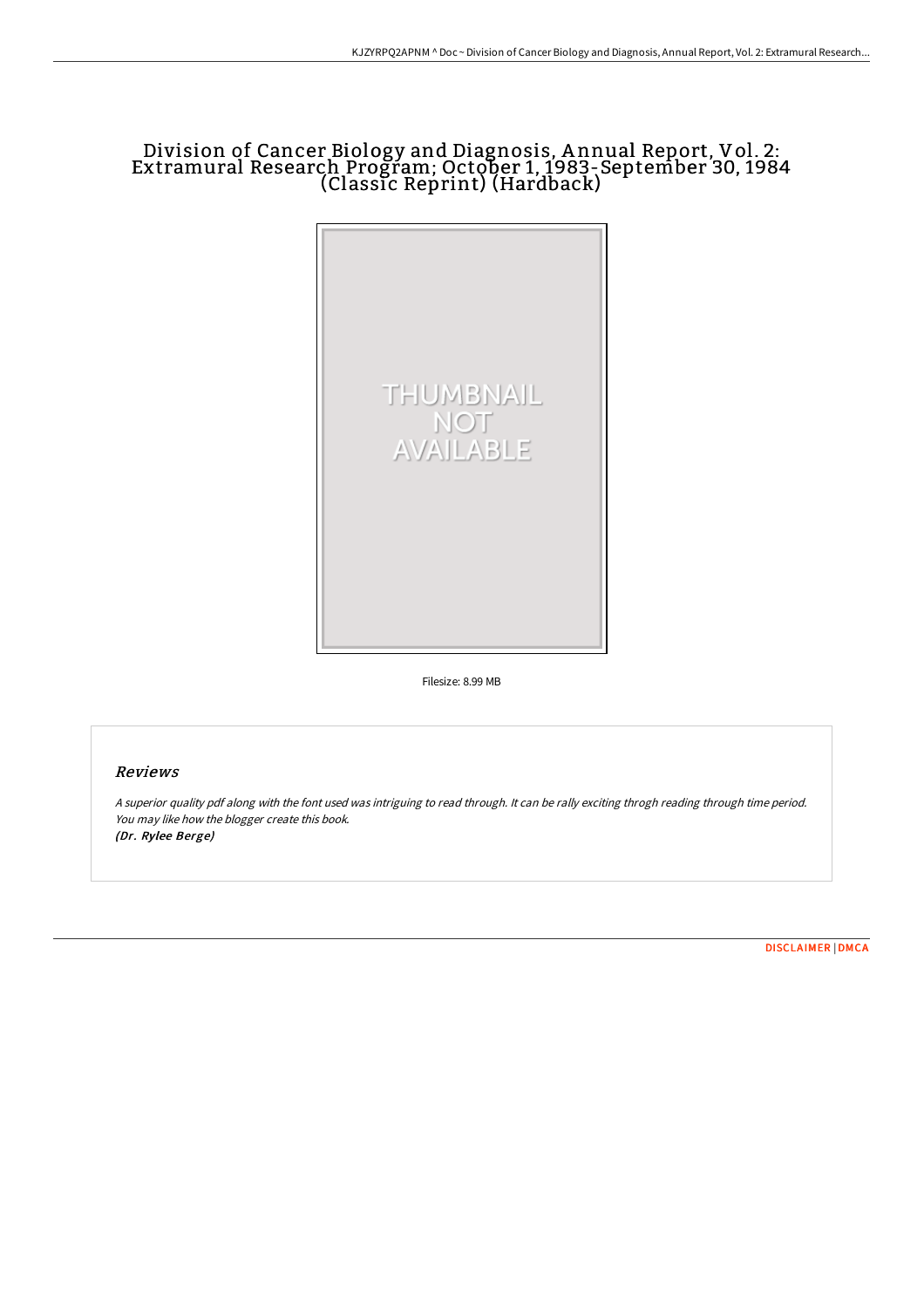## DIVISION OF CANCER BIOLOGY AND DIAGNOSIS, ANNUAL REPORT, VOL. 2: EXTRAMURAL RESEARCH PROGRAM; OCTOBER 1, 1983-SEPTEMBER 30, 1984 (CLASSIC REPRINT) (HARDBACK)



Forgotten Books, 2017. Hardback. Condition: New. Language: English . Brand New Book \*\*\*\*\* Print on Demand \*\*\*\*\*.Excerpt from Division of Cancer Biology and Diagnosis, Annual Report, Vol. 2: Extramural Research Program; October 1, 1983-September 30, 1984 Research in identifying and characterizing oncogenes has progressed at a rapid pace in the last year, as evidenced by the expanded list of oncogenes that have been discovered and the remarkable findings identifying previously unsuspected biological activities of some oncogene products. This information is summarized in the adjoining table. Many of the original observations suggesting tissue specificity for oncogene expression have not been confirmed, but most of the fundamental criticisms questioning the validity of oncogene assay systems have been allayed. Now it is possible to form hypotheses of how oncogenes are activated to produce transformed cellular growth. An important fact to emphasize, however, is that oncogene research has been entirely focused on genes which contribute to uncontrolled growth phenomenon. No studies in this area have addressed later events in tumor progression which lead to cellular invasion and metastasis. About the Publisher Forgotten Books publishes hundreds of thousands of rare and classic books. Find more at This book is a reproduction of an important historical work. Forgotten Books uses state-of-the-art technology to digitally reconstruct the work, preserving the original format whilst repairing imperfections present in the aged copy. In rare cases, an imperfection in the original, such as a blemish or missing page, may be replicated in our edition. We do, however, repair the vast majority of imperfections successfully; any imperfections that remain are intentionally left to preserve the state of such historical works.

Read Division of Cancer Biology and Diagnosis, Annual Report, Vol. 2: Extramural Research Program; October 1, [1983-September](http://bookera.tech/division-of-cancer-biology-and-diagnosis-annual--3.html) 30, 1984 (Classic Reprint) (Hardback) Online Download PDF Division of Cancer Biology and Diagnosis, Annual Report, Vol. 2: Extramural Research Program;

October 1, [1983-September](http://bookera.tech/division-of-cancer-biology-and-diagnosis-annual--3.html) 30, 1984 (Classic Reprint) (Hardback)